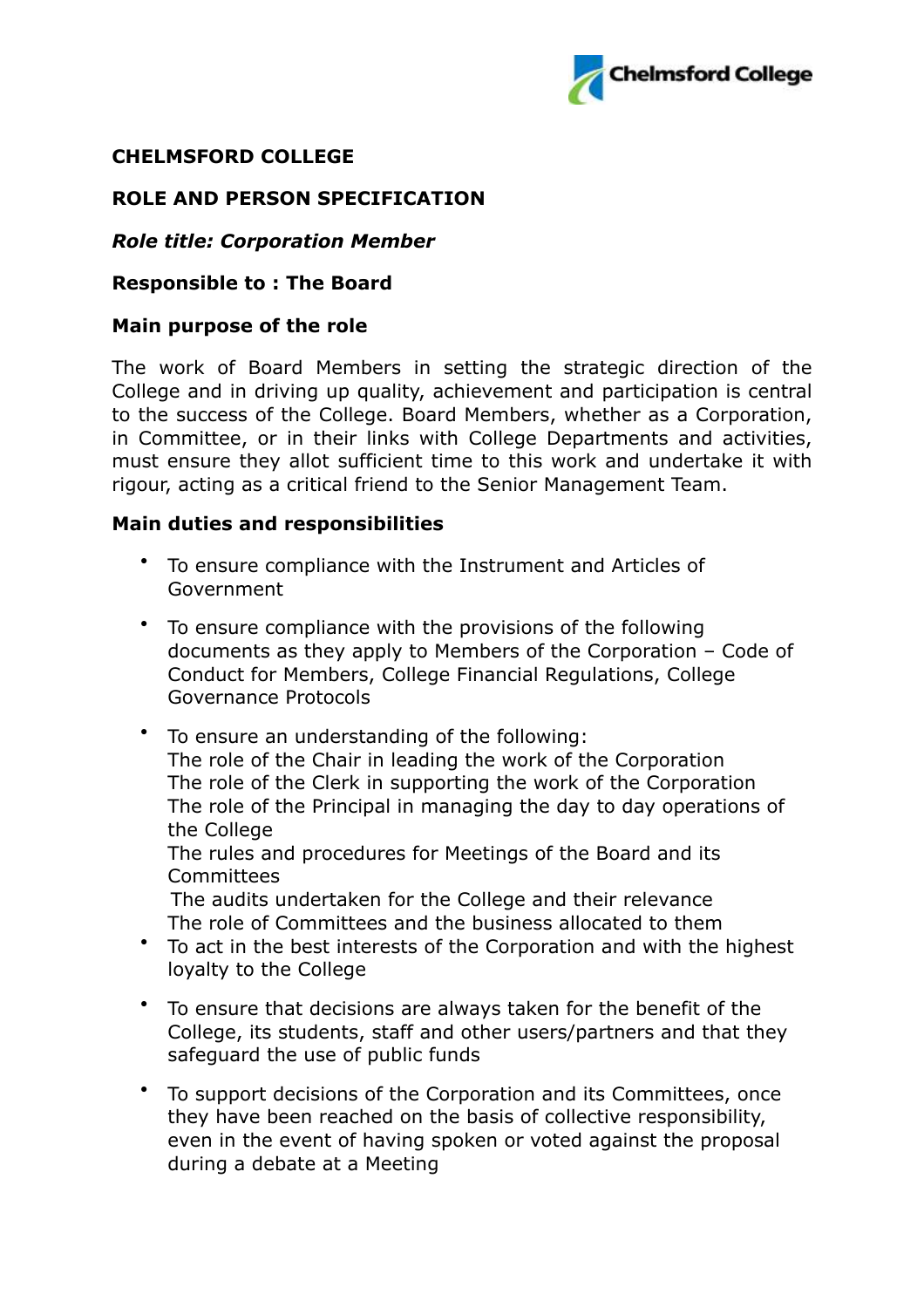

- To avoid circumstances where there may be actual, potential or perceived conflict between personal interests including those of family or your business and those of the College and, where possible conflicts of interest arise, to disclose them at all Meetings
- To read all papers sent prior to a Meeting to ensure an informed debate and decision making process can take place, incorporating your participation
- To understand that individual Members of the Board have no specific powers, e.g statements may only be made on behalf of the Corporation by those authorised to do so
- To promote the effective implementation of the College's equality and diversity policies in all aspects of the duties of the role, including being aware of the requirements of the Equalities Act 2011
- To promote the highest standards of health and safety practice in all aspects of the duties of the role
- To actively participate in induction training on appointment and any other relevant training that will be required or recommended for the role
- To be aware of and adhere to the seven Nolan Principles of Public Life – selflessness, integrity, objectivity, accountability, openness, honesty and leadership

## **Person Specification**

- Able to attend Board and, if applicable, Committee Meetings and available to attend occasional additional activities as may be required e.g. Graduation, Awards Ceremonies, Department links
- An understanding of the College's vision and supporting the College in delivery of the College Strategic Plan
- Previous Leadership and Management experience is desirable
- Previous non-executive Board experience advantageous
- A commitment to ensuring the best outcomes for learners
- Voluntary and business committee experience and knowledge which is complementary or additional to that already available to the Board through its current membership